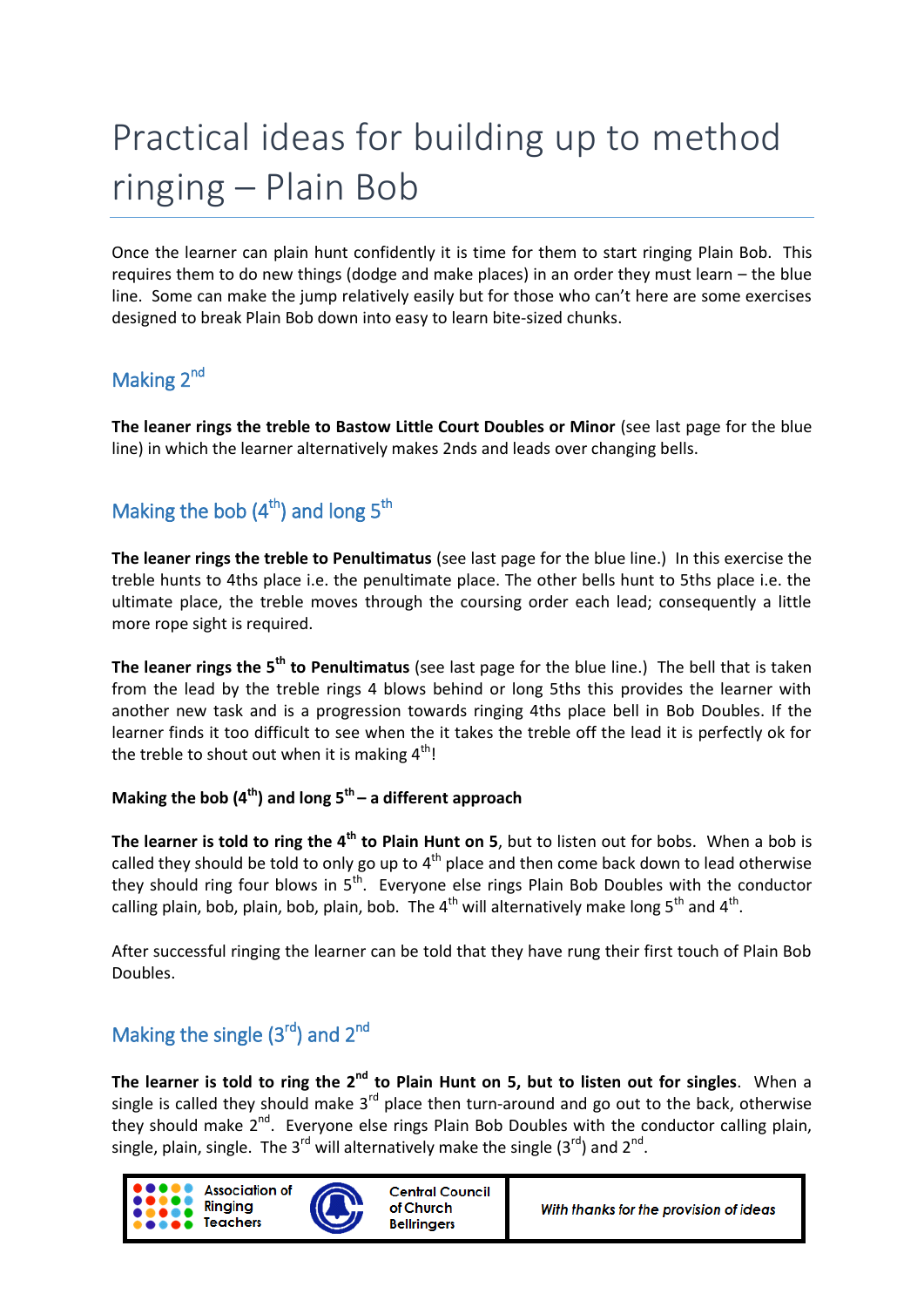After successful ringing the learner can be told that they have rung their second touch of Plain Bob Doubles.

### The bobs in Plain Bob Minor & dodging in 5-6

**Leaner rings an inside bell to Original (plain hunt on 6.)** Every time the treble leads a bob is called and  $4<sup>th</sup>$  place is made. This causes the two bells above the treble to dodge in 5-6. Continuing to do this at each lead end results in a bob course of Plain Bob Minor being rung.

#### A plain course of Plain Bob Minor

**Leaner rings an inside bell to Original (plain hunt on 6.)** Every time the treble leads a bob is called and  $2^{nd}$  place is made. This causes the four bells above the treble to dodge in 3-4 and 5-6. Continuing to do this at each lead end results in a plain course of Plain Bob Minor being rung.

#### Plain Bob with another bell as treble

Makes everyone look for the "treble."

#### Practicing individual leads of Plain Bob using Bayles Doubles

If the learner needs to practice a particular lead of Plain Bob Doubles then use Bayles Doubles (see diagram.) When Bayles is being rung the treble makes long  $5<sup>th</sup>$  whilst the bell that took the treble off the lead (made  $2^{nd}$ ) makes  $4^{th}$  and back underneath the treble. All the other bells ring Plain Bob Doubles. This allows a lead of Plain Bob Doubles to be repeated continuously until the learner has mastered that lead at which point the method can be changed back to Plain Bob Doubles at the next lead end.

#### Practicing Dodging

#### **Treble Bob Hunting** – starting at handstroke or backstroke

**Mexican wave** - Place your learners on non-neighbouring bells. Stand in the centre of the circle facing the ringers. Explain that they will be changing places with a neighbouring bell for one whole pull starting at handstroke and then it is back into rounds. Explain that the bell following the bells changing places will have to ring over a different bell for two blows, i.e. cover over a changing pair.

Say, "Treble and two go next time/handstroke . . . and back into rounds". Continue with the rounds while you appraise performance. If the learner was too quick or slow/wide or close at any of the blows explain, advise and repeat until the striking is accurate. Then move round, the next command